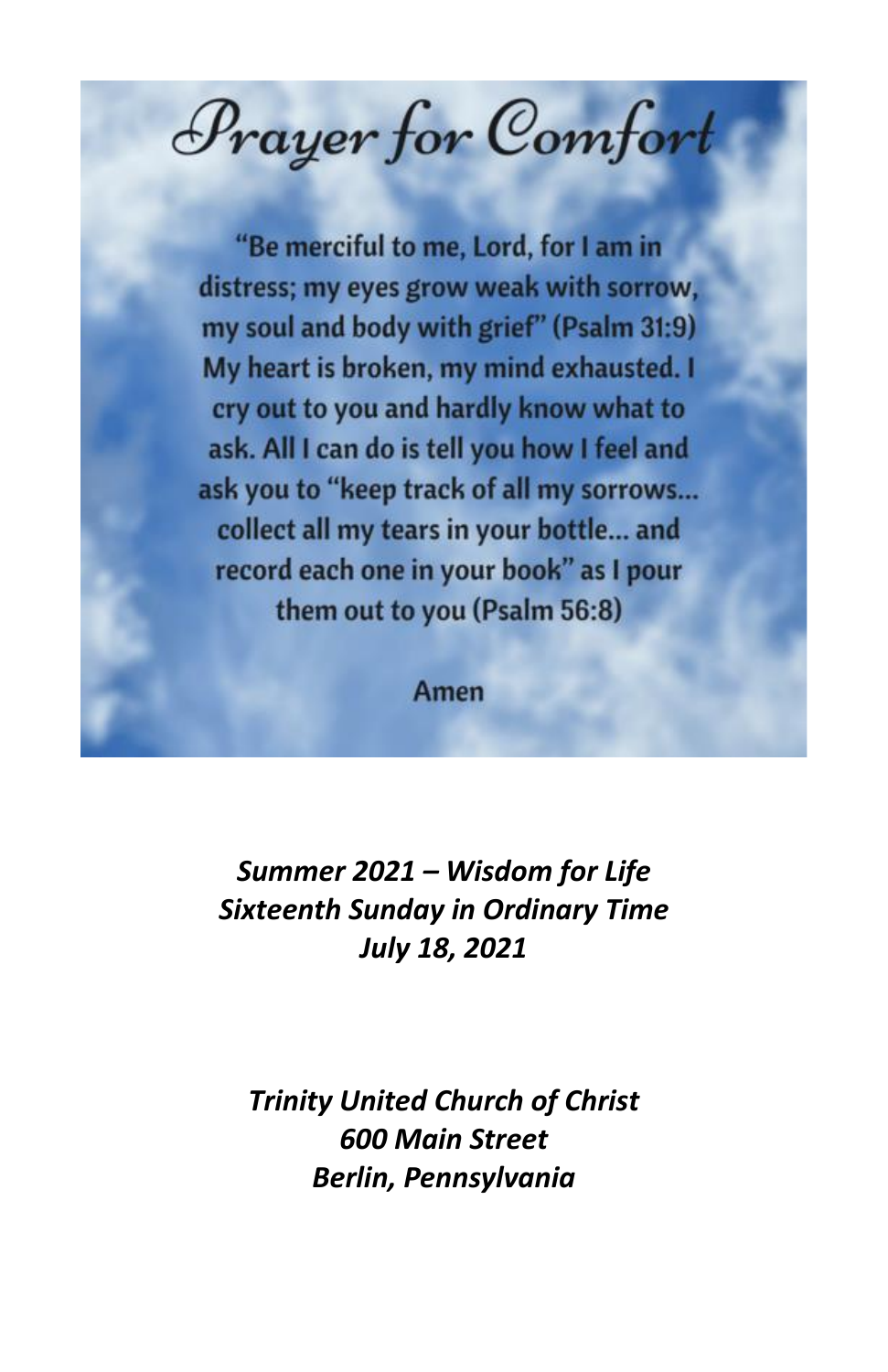**\*The Doxology**

**\*Invitation to Confession**

**\*Corporate Confession**

O God,

**you have shown us the way of life through your Son, Jesus Christ. We confess with shame our slowness to learn of him, our failure to follow him, and our reluctance to bear the cross. Have mercy on us, Lord, and forgive us. We confess the poverty of our worship, our neglect of fellowship and of the means of grace, our hesitating witness for Christ, our evasion of responsibilities in our service, our imperfect stewardship of your gifts. Have mercy on us, Lord, and forgive us. Amen.** 

# **\*Word of Pardon**

**\*Hymn of Praise: No. 26** *A Mighty Fortress Is Our God*

# **The Psalter Psalm 23**

- <sup>1</sup> The LORD *is* my shepherd; **I shall not want.**
- He maketh me to lie down in green pastures: **He leadeth me beside the still waters.**
- $3$  He restoreth my soul: **He leadeth me in the paths of righteousness for his name's sake.**
- $4$  Yea, though I walk through the valley of the shadow of death,

**I will fear no evil: for thou** *art* **with me;**

**Thy rod and thy staff they comfort me.**

<sup>5</sup> Thou preparest a table before me in the presence of mine enemies:

**Thou anointest my head with oil; my cup runneth over.**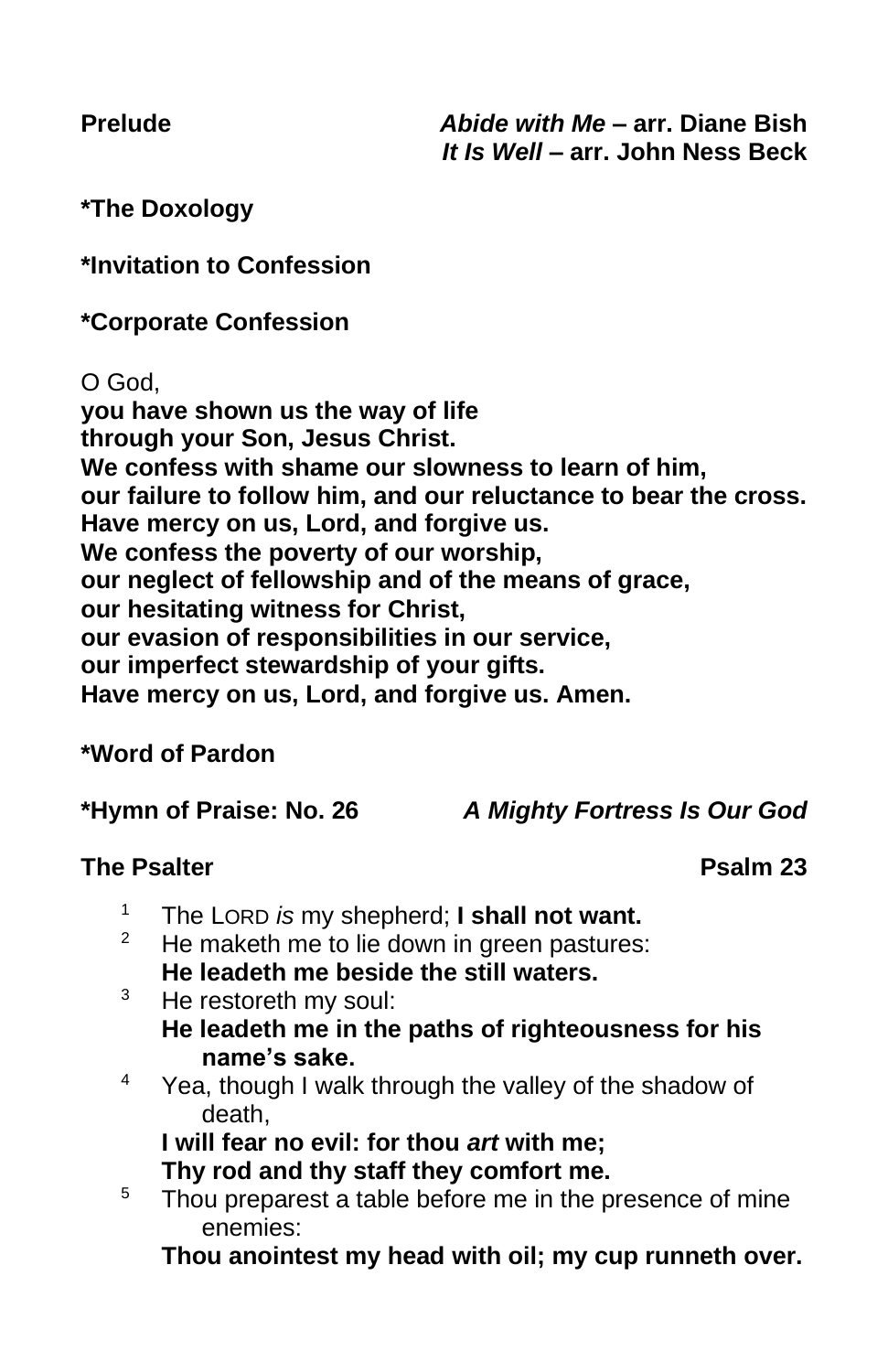$6$  Surely goodness and mercy shall follow me all the days of my life:

**And I will dwell in the house of the LORD forever.**

## **Pastoral Prayer**

## **Epistle Lesson 2 Corinthians 1:3-10**

**<sup>3</sup>** Blessed be the God and Father of our Lord Jesus Christ, the Father of mercies and God of all comfort, **<sup>4</sup>** who comforts us in all our affliction, so that we may be able to comfort those who are in any affliction, with the comfort with which we ourselves are comforted by God. **<sup>5</sup>** For as we share abundantly in Christ's sufferings, so through Christ we share abundantly in comfort too. <sup>6</sup> If we are afflicted, it is for your comfort and salvation; and if we are comforted, it is for your comfort, which you experience when you patiently endure the same sufferings that we suffer. **<sup>7</sup>** Our hope for you is unshaken, for we know that as you share in our sufferings, you will also share in our comfort.

**<sup>8</sup>** For we do not want you to be unaware, brothers, of the affliction we experienced in Asia. For we were so utterly burdened beyond our strength that we despaired of life itself. **<sup>9</sup>** Indeed, we felt that we had received the sentence of death. But that was to make us rely not on ourselves but on God who raises the dead. **<sup>10</sup>** He delivered us from such a deadly peril, and he will deliver us. On him we have set our hope that he will deliver us again. **<sup>11</sup>** You also must help us by prayer, so that many will give thanks on our behalf for the blessing granted us through the prayers of many.

## **\*Gospel Hymn: No. 358** *I Am Thine, O Lord*

## *\****Gospel of our Lord Jesus Christ St. John 14:1-6**

"Let not your hearts be troubled. Believe in God; believe also in me. **<sup>2</sup>** In my Father's house are many rooms. If it were not so, would I have told you that I go to prepare a place for you? **<sup>3</sup>** And if I go and prepare a place for you, I will come again and will take you to myself, that where I am you may be also. **<sup>4</sup>** And you know the way to where I am going." **<sup>5</sup>** Thomas said to him, "Lord, we do not know where you are going. How can we know the way?" **<sup>6</sup>** Jesus said to him, "I am the way, and the truth, and the life. No one comes to the Father except through me.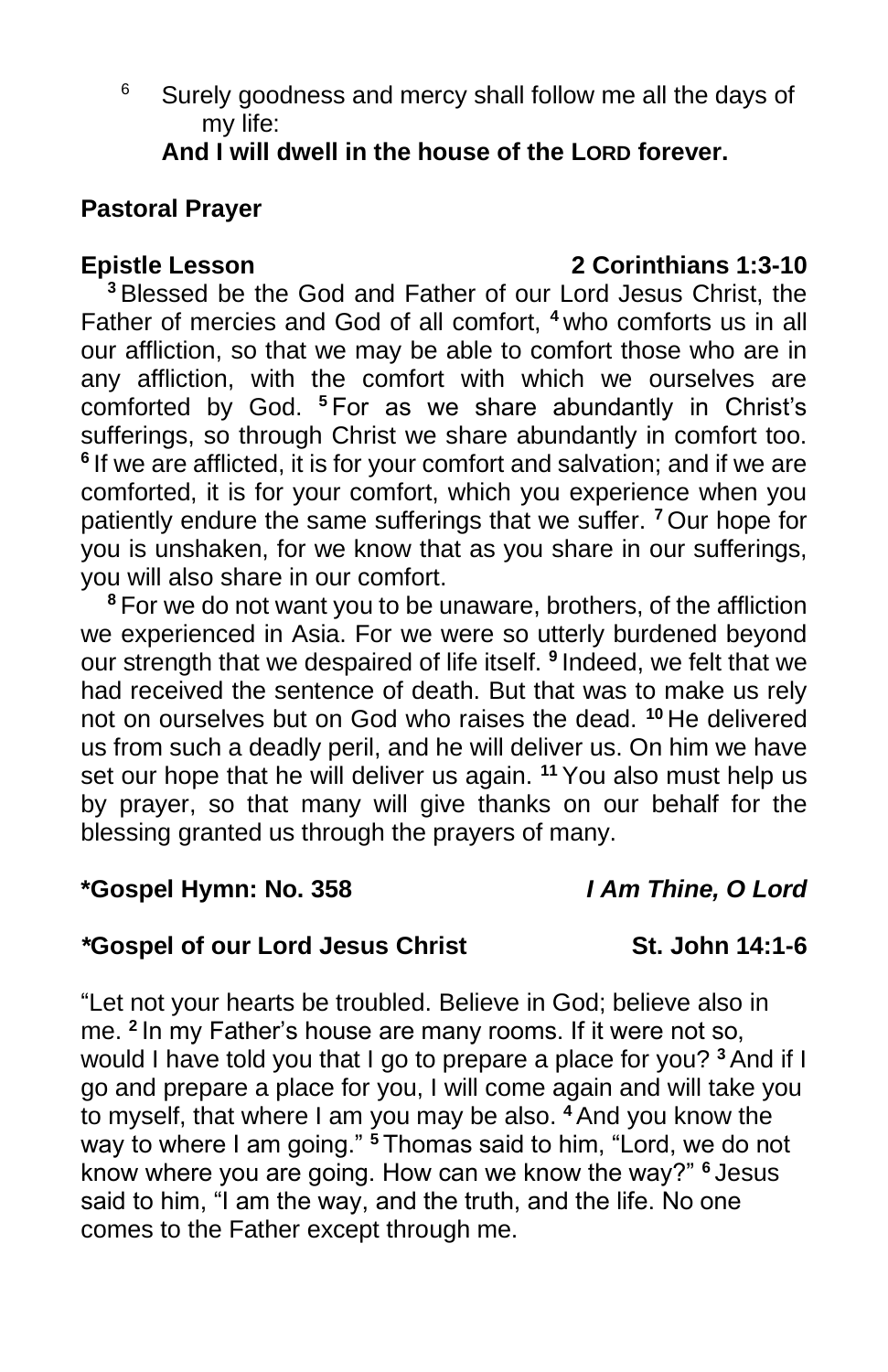# **Preaching of the Word "PD"** *When You Are Beyond Comfort*

**Prayer of Intercession Lord's Prayer** [using **debts** and **debtors**]

**\*Song of Commitment: No. 493** *It Is Well with My Soul*

## **\*Sung Dismissal and Blessing** *Now Unto Him Who Is Able*

Now unto Him who is able to keep you from falling. To make you stand in His presence blameless and with great joy. To the only God our Savior, Jesus Christ our Lord. Be the glory, and the majesty, dominion, and authority. Both now and forevermore, Amen. **Give Him the glory, and the majesty, dominion, and authority. Both now and forevermore, Amen!**

**\*Going Forth**

*+ + + + + + +*

*The Basket of Flowers are given by Al and Joyce Knotts in memory of their daughter, Kathy Jo Brant.*

*The Flowers on the Altar are given by Bob and Colleen Glotfelty in memory of Lucas Daniel Hayman and for the comfort of the Hayman and Custer Families.*

Vacation Bible School will be August 9<sup>th</sup> through Friday August 13<sup>th</sup> here at Trinity. This year we will be exploring the story of "Moses!" Amy Clark and Jean Hart are serving as directors. We are seeking "helpers" to guide students groups, crafts, music, and food! Please offer your talents to make this a memorable event of summer 2021! We missed out on VBS last year due to COVID-19, we feel safe enough to engage with the children this summer.

**Church Picnic –** is today at 12:30 p.m. If you would like to play "Dirty Bingo" at the picnic, please bring a \$5.00 gift to share as a prize for the game.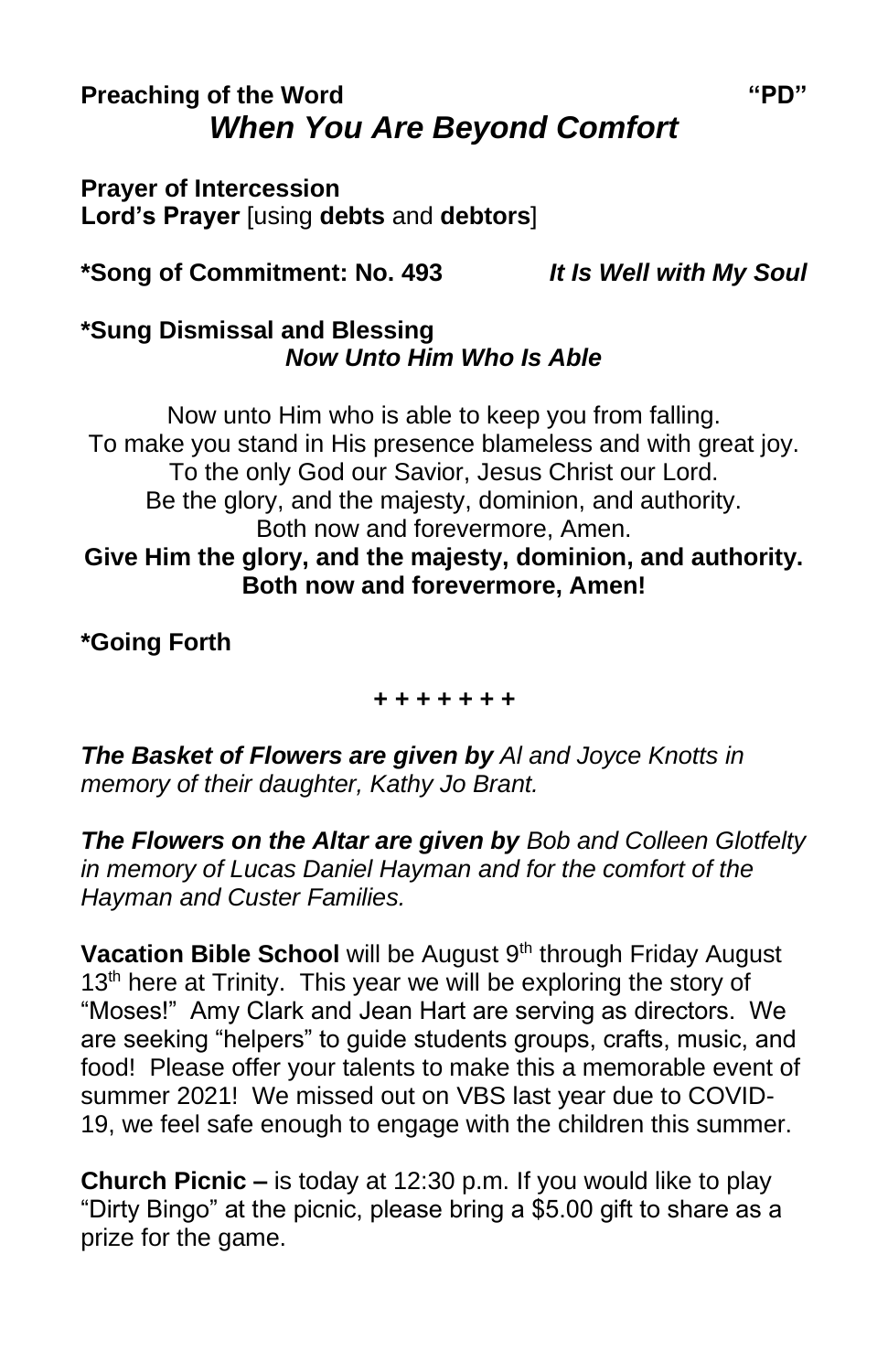**Trinity Celebrates 250 Years** of ministry in 2027. We are starting to think about this celebration and how to commemorate this very special anniversary. Would you be willing to work with a team to create a plan for honoring this anniversary? Speak with Pastor of your interest.

**Parking on Sunday. . .**A gentle reminder, please only park on the lower 4 parking slots in front of the Market on Sunday morning. We appreciate Scott allowing us to park there. The other Sunday when the Market opened many of the slots nearly up to the entrance were filled with cars from Trinity worshippers. We are welcome to use the lot behind the old bank, you may park behind the church, or on Vine and Fletcher Streets.

**JOIN US** as we are guided through the land of the Bible in a video series with renowned teacher and historian Ray Vander Laan. Filmed on location in the Middle East, it transforms your understanding of God and how the land and culture of the Hebrew people shaped their story. The Adult Sunday School class meets immediately following worship service every Sunday at 10:10, during the regular Sunday School time. Tom Calvert

**Save the Date – Sunday, October 31** Trinity will celebrate the dedication of our new Allen Designer Organ with the "designer" Mr. Rudolph Lucente as our Musical Artist. PD is calling this concert "The Reformation of Rudy!" Mr. Lucente is the former director of music for the Roman Catholic Archdiocese of Philadelphia. The concert promises to be of "Spooktacular" proportions! The concert is sponsored by the Allen Organ Company and the Music Emporium, Altoona. Please invite your friends to join us in the afternoon [time to be announced] for a joyful sound of music.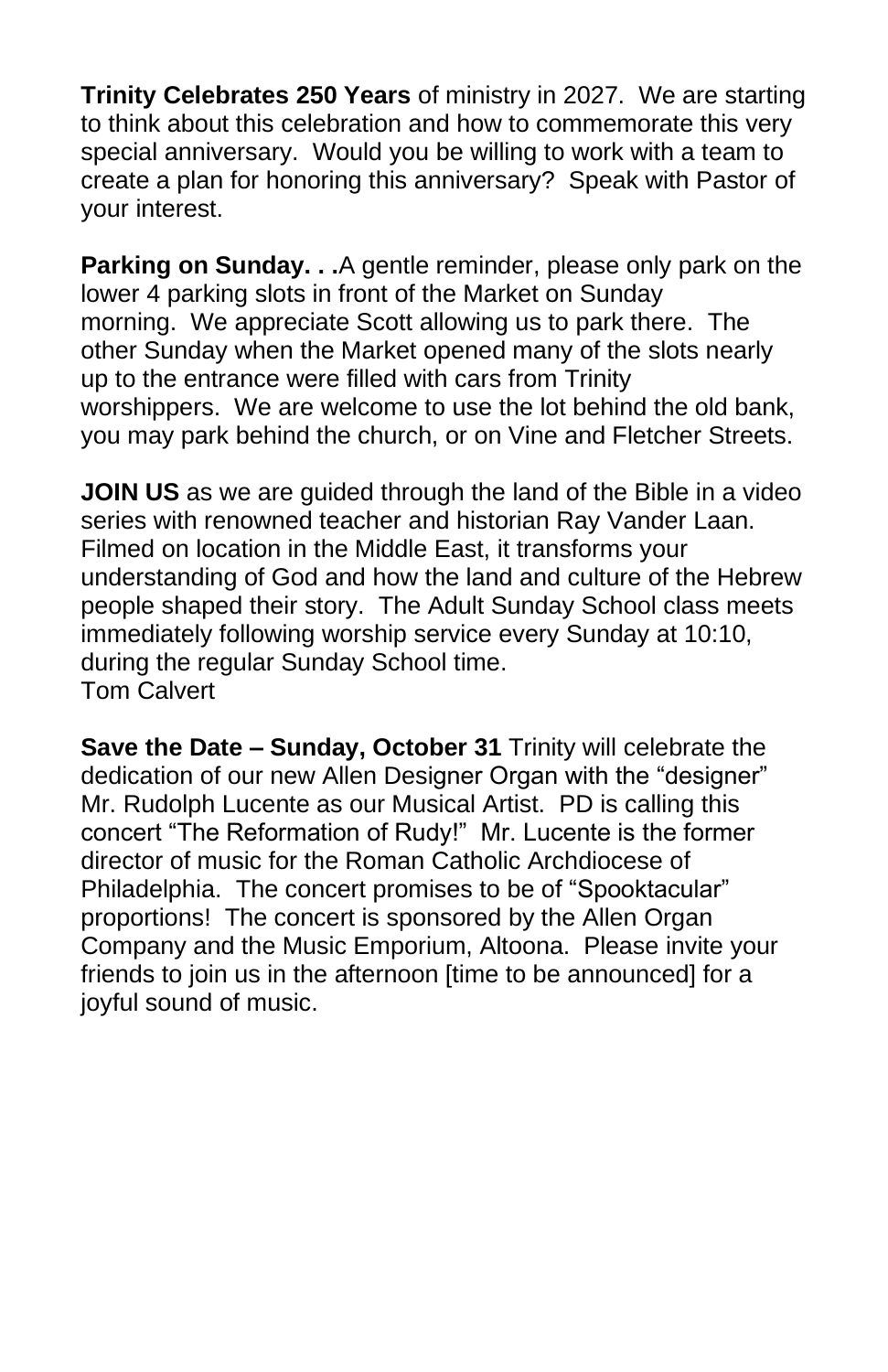Dear Trinity Family,

Thank you for your prayers and cards during my recovery. God heard your prayers and my recovery couldn't have gone smoother or more quickly. I'm very grateful to all. – Sue Coughenhourer

Dear Church Family,

Thank you to all who sent me birthday cards. The cards are so pretty, inspirational, uplifting, complimentary and quite a few have 80 in them. I won't forget this birthday. I don't know how I got to 80 so fast. Oh well, it's only a number. Life is what we make it = One day at a time, have a good attitude, and live each day to the fullest. I really appreciated your efforts, kind thoughts and wishes. God bless all of you! Sincerely, Ruth Elaine

## **Giving From 7/11/2021**

|              | Rec      | <b>Budget</b> | Over/Under |
|--------------|----------|---------------|------------|
| General      | 2,676.00 | \$2434.93     | \$241.07   |
| <b>Ben</b>   | \$340.00 | \$213.46      | \$126.54   |
| <b>Maint</b> | \$135.00 | \$163.46      | $-528.46$  |
| <b>Total</b> | 3,151.00 | \$2811.85     | \$339.15   |

Benevolence includes Food Pantry of \$30.00. **Worship Attendance: 68 Sunday School: 16**

**Sound: Jim Darr and Tom Croner**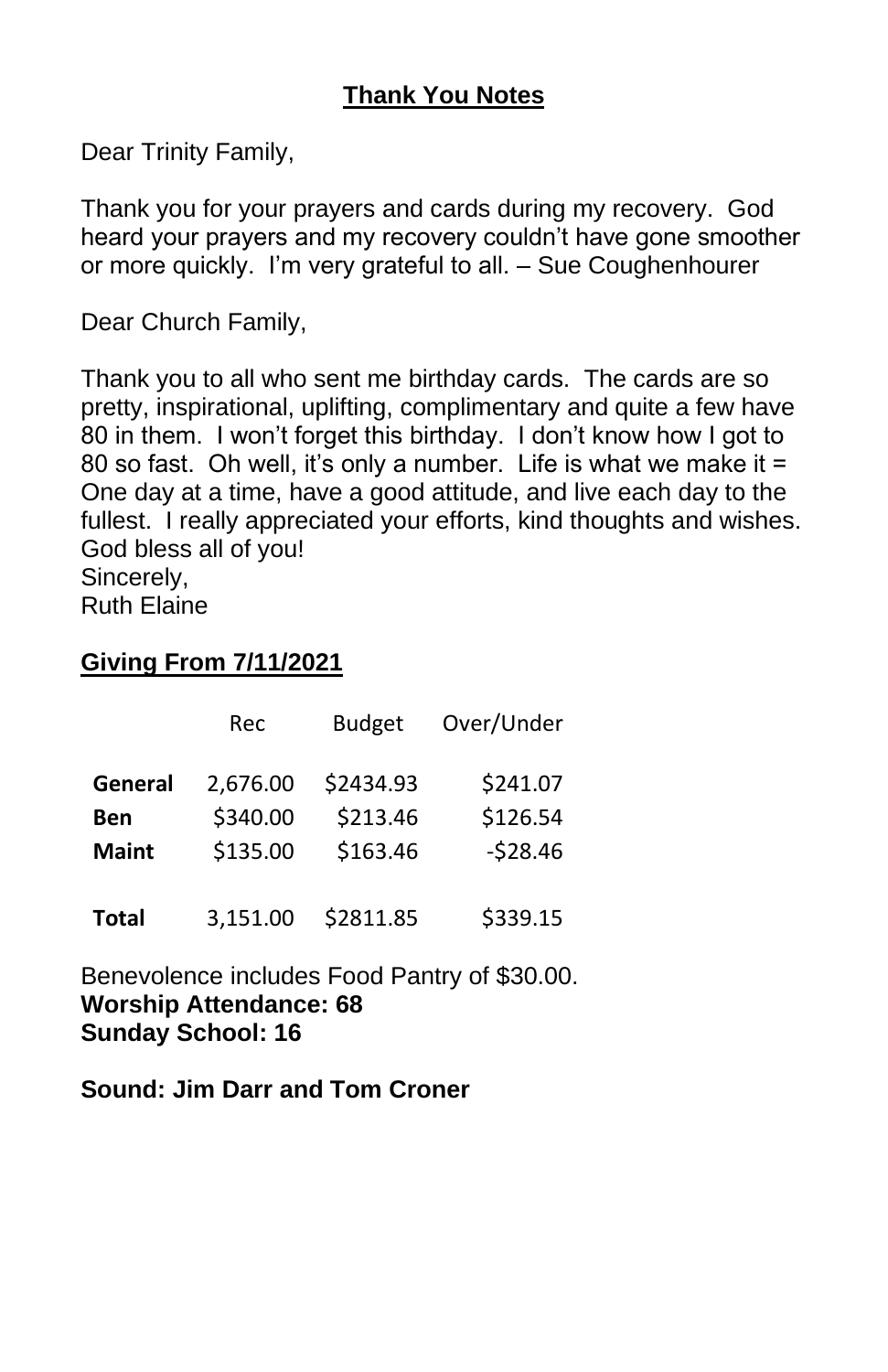## **Those Remembered in prayer:**

God's guidance and protection for Armed Forces. The Family and Friends of Lucas Daniel Hayman in their sorrow.

## **Shut Ins:**

Roy Bucher, Helen Diest, Mary Forespring, Janet Gindlesperger, Cynthia Kelly, Lois Krause, Deb Luteri, Lois Saylor, Dirkje Stellingwerf.

## **Healing Concerns:**

Mark Amyot, Donnie Baxter, Lindsey Stotler Cioci, Tammy Coughenour, Pam Crooks, John Durst, Susan Durst, Wilma Durst, Jane Fisher, Linda Gallick, Kathryn Grimm, Larry McCullen, Bayley Mull, Glenda Paul Family, Nancy Schrock, Tyler Seifert, Dwight Smith, Avis Specht, Robin Walker, Heather Weighley, Nancy Weighley, John Will, Karen Will, Eileen LaBute Zeplin, Kimberly Kay Roos Zimmerman

# **The Saints In Action**

TODAY:

12:30 p.m. Church Picnic at the Grove Next Sunday – July 25th 9:00 a.m. Worship 10:10 a.m. Sunday School